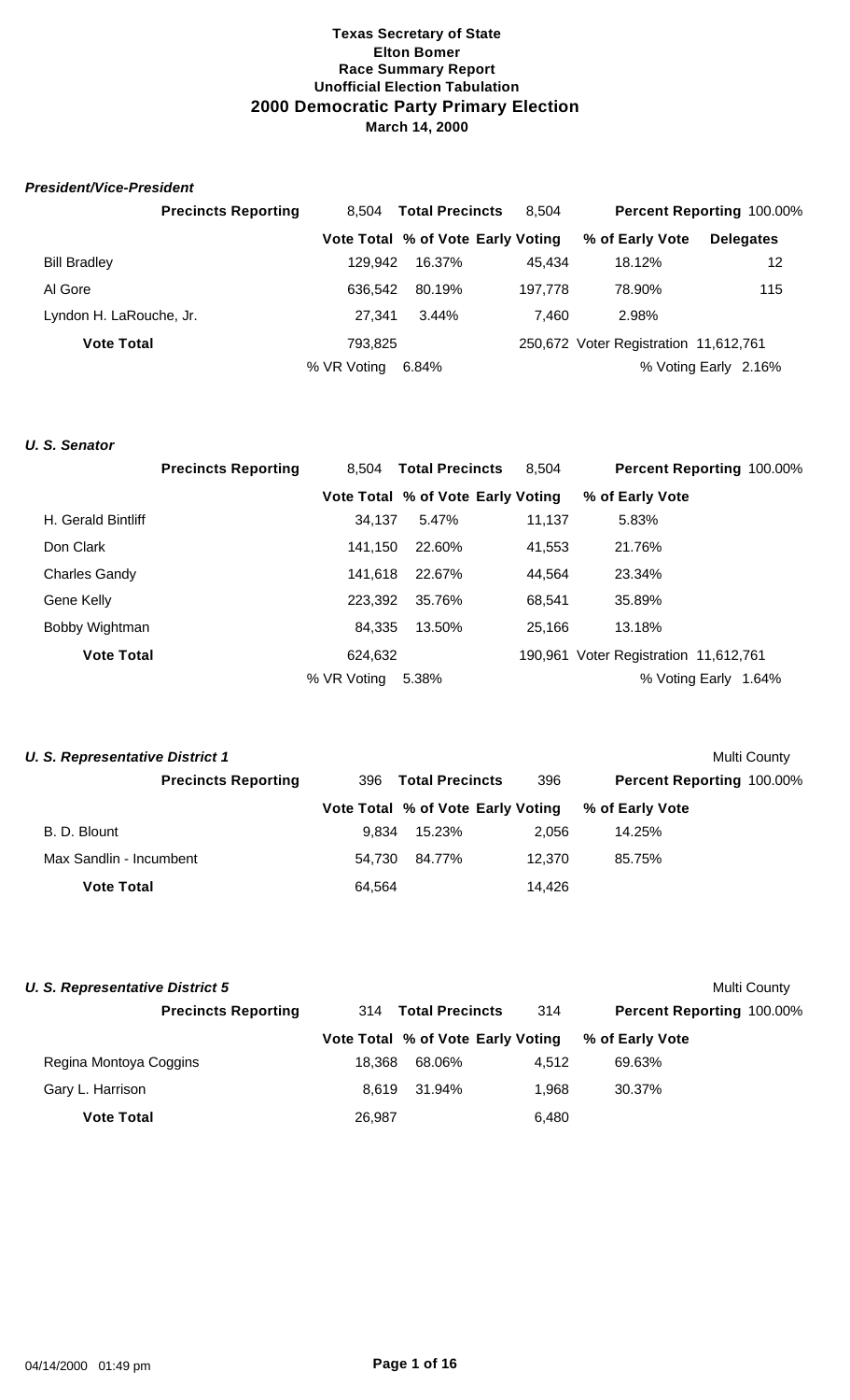| <b>U. S. Representative District 12</b> |        |                                   |       | Multi County              |  |
|-----------------------------------------|--------|-----------------------------------|-------|---------------------------|--|
| <b>Precincts Reporting</b>              | 272    | <b>Total Precincts</b>            | 272   | Percent Reporting 100.00% |  |
|                                         |        | Vote Total % of Vote Early Voting |       | % of Early Vote           |  |
| <b>Prentiss Bryant Davis</b>            | 2.964  | 23.79%                            | 591   | 22.13%                    |  |
| Mark Greene                             | 9.495  | 76.21%                            | 2.079 | 77.87%                    |  |
| <b>Vote Total</b>                       | 12.459 |                                   | 2,670 |                           |  |

| <b>U. S. Representative District 15</b> |                               |                                   |        |                           | Multi County |
|-----------------------------------------|-------------------------------|-----------------------------------|--------|---------------------------|--------------|
| <b>Precincts Reporting</b>              | <b>Total Precincts</b><br>255 |                                   | 255    | Percent Reporting 100.00% |              |
|                                         |                               | Vote Total % of Vote Early Voting |        | % of Early Vote           |              |
| Mel Buentello Hawkins                   | 3.984                         | 6.25%                             | 1.189  | 3.75%                     |              |
| Ruben Hinojosa - Incumbent              | 46.890                        | 73.53%                            | 24.284 | 76.64%                    |              |
| Diana Rivera-Martinez                   | 12.896                        | 20.22%                            | 6.211  | 19.60%                    |              |
| <b>Vote Total</b>                       | 63,770                        |                                   | 31,684 |                           |              |

| <b>U. S. Representative District 22</b> |       |                                   |       | Multi County                     |  |
|-----------------------------------------|-------|-----------------------------------|-------|----------------------------------|--|
| <b>Precincts Reporting</b>              | 236   | <b>Total Precincts</b>            |       | <b>Percent Reporting 100.00%</b> |  |
|                                         |       | Vote Total % of Vote Early Voting |       | % of Early Vote                  |  |
| Jo Ann Matranga                         | 4.833 | 51.29%                            | 959   | 47.74%                           |  |
| Virginia "Ginny" Stogner                | 4.590 | 48.71%                            | 1.050 | 52.26%                           |  |
| <b>Vote Total</b>                       | 9.423 |                                   | 2,009 |                                  |  |

| <b>U. S. Representative District 23</b> |        |                                   |        | Multi County              |
|-----------------------------------------|--------|-----------------------------------|--------|---------------------------|
| <b>Precincts Reporting</b>              | 375    | <b>Total Precincts</b>            | 375    | Percent Reporting 100.00% |
|                                         |        | Vote Total % of Vote Early Voting |        | % of Early Vote           |
| Isidro Garza, Jr.                       | 43.424 | 69.63%                            | 22.374 | 71.30%                    |
| Joseph P. (Joe) Sullivan                | 18.938 | 30.37%                            | 9.005  | 28.70%                    |
| <b>Vote Total</b>                       | 62,362 |                                   | 31,379 |                           |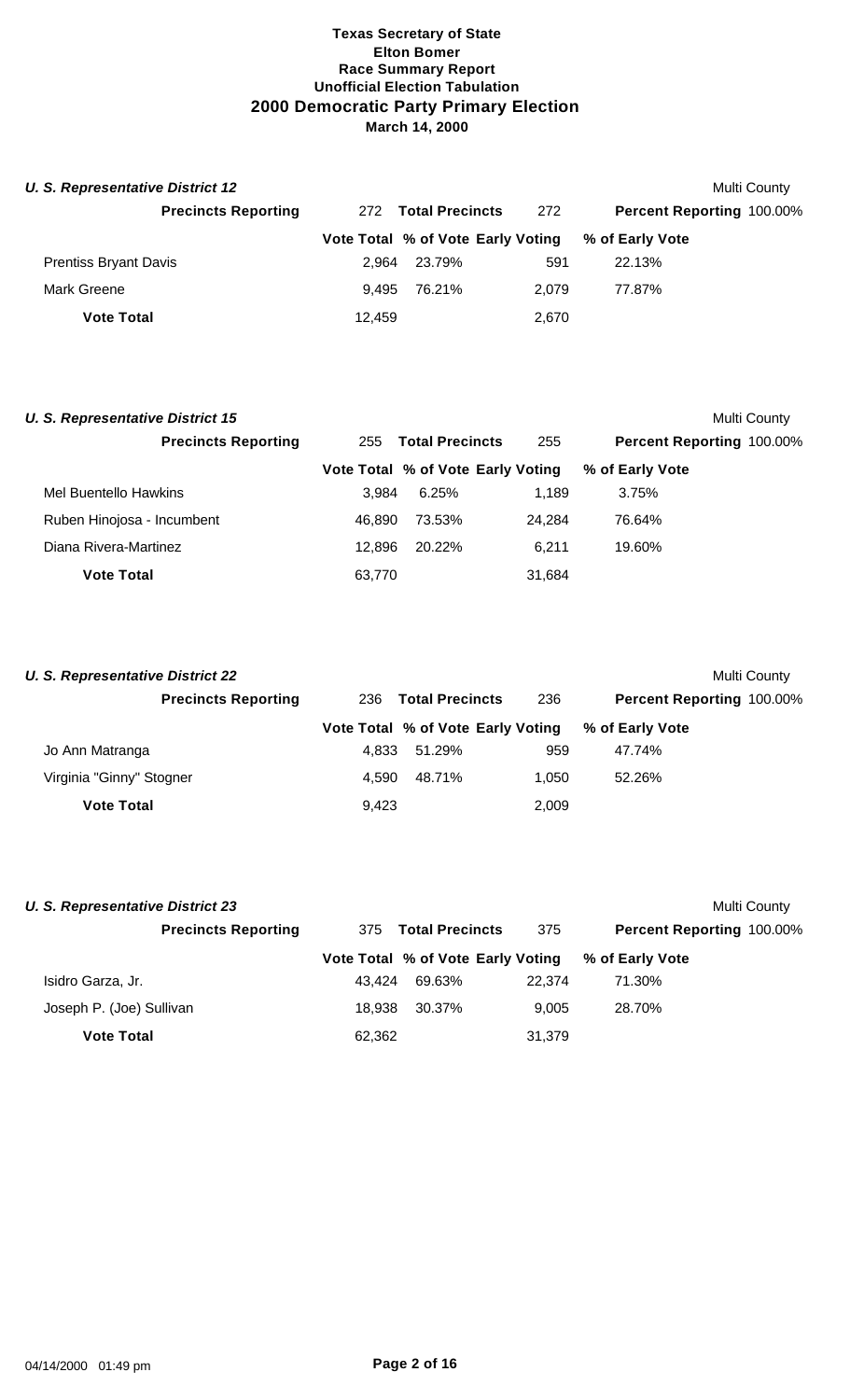| <b>Member, State Board of Education, District 7</b> |        |                                   |        | Multi County                     |
|-----------------------------------------------------|--------|-----------------------------------|--------|----------------------------------|
| <b>Precincts Reporting</b>                          | 413    | <b>Total Precincts</b>            | 413    | <b>Percent Reporting 100.00%</b> |
|                                                     |        | Vote Total % of Vote Early Voting |        | % of Early Vote                  |
| Harvey R. Brown Sr.                                 | 15.464 | 49.30%                            | 5.822  | 51.44%                           |
| <b>Fanniece Hawkins</b>                             | 15.905 | 50.70%                            | 5.497  | 48.56%                           |
| <b>Vote Total</b>                                   | 31,369 |                                   | 11,319 |                                  |

| <b>State Senator, District 26</b> |                               |                                   |       | Single County             |  |
|-----------------------------------|-------------------------------|-----------------------------------|-------|---------------------------|--|
| <b>Precincts Reporting</b>        | <b>Total Precincts</b><br>241 |                                   | 241   | Percent Reporting 100.00% |  |
|                                   |                               | Vote Total % of Vote Early Voting |       | % of Early Vote           |  |
| David McQuade Leibowitz           | 11.223                        | 45.63%                            | 4.534 | 48.86%                    |  |
| Leticia Van de Putte - Incumbent  | 13.370                        | 54.37%                            | 4.746 | 51.14%                    |  |
| <b>Vote Total</b>                 | 24,593                        |                                   | 9.280 |                           |  |

| <b>State Representative District 2</b> |        |                                   |       | Multi County                     |
|----------------------------------------|--------|-----------------------------------|-------|----------------------------------|
| <b>Precincts Reporting</b>             |        | 108 Total Precincts               | 108   | <b>Percent Reporting 100.00%</b> |
|                                        |        | Vote Total % of Vote Early Voting |       | % of Early Vote                  |
| Sarah Bailey King                      | 5.673  | 35.26%                            | 1.003 | 31.21%                           |
| Tom Ramsay - Incumbent                 | 10.414 | 64.74%                            | 2.211 | 68.79%                           |
| <b>Vote Total</b>                      | 16,087 |                                   | 3.214 |                                  |

| <b>State Representative District 3</b> |        |                                   |       | Multi County              |
|----------------------------------------|--------|-----------------------------------|-------|---------------------------|
| <b>Precincts Reporting</b>             |        | 94 Total Precincts                | 94    | Percent Reporting 100.00% |
|                                        |        | Vote Total % of Vote Early Voting |       | % of Early Vote           |
| Patricia Blount                        | 2.749  | 17.22%                            | 486   | 17.49%                    |
| Mark Homer - Incumbent                 | 13.212 | 82.78%                            | 2.293 | 82.51%                    |
| <b>Vote Total</b>                      | 15,961 |                                   | 2,779 |                           |

| <b>State Representative District 11</b> |        |                                   |       |                                  | Multi County |
|-----------------------------------------|--------|-----------------------------------|-------|----------------------------------|--------------|
| <b>Precincts Reporting</b>              | 86.    | <b>Total Precincts</b>            | 86    | <b>Percent Reporting 100.00%</b> |              |
|                                         |        | Vote Total % of Vote Early Voting |       | % of Early Vote                  |              |
| Chuck Hopson                            | 7.053  | 51.35%                            | 1.724 | 48.92%                           |              |
| JoAl Cannon Sheridan                    | 6.681  | 48.65%                            | 1.800 | 51.08%                           |              |
| <b>Vote Total</b>                       | 13.734 |                                   | 3,524 |                                  |              |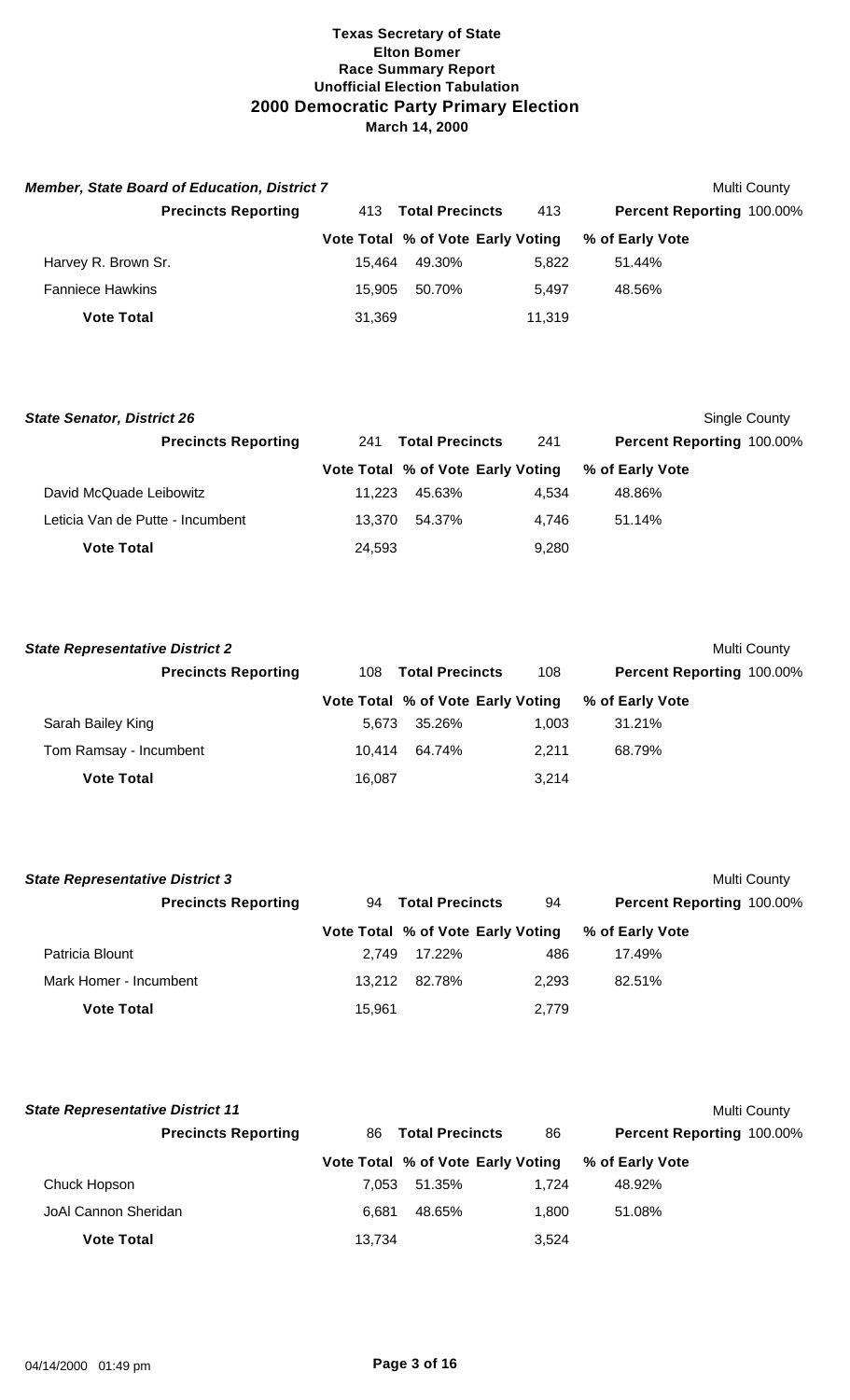| <b>State Representative District 12</b> |        |                                   |       | <b>Multi County</b>              |
|-----------------------------------------|--------|-----------------------------------|-------|----------------------------------|
| <b>Precincts Reporting</b>              |        | 82 Total Precincts                | 82    | <b>Percent Reporting 100.00%</b> |
|                                         |        | Vote Total % of Vote Early Voting |       | % of Early Vote                  |
| Clyde Alexander - Incumbent             | 12.382 | 88.47%                            | 2.792 | 90.68%                           |
| Buster Wayne Desselles Jr.              | 1.614  | 11.53%                            | 287   | 9.32%                            |
| <b>Vote Total</b>                       | 13,996 |                                   | 3,079 |                                  |

| <b>State Representative District 27</b> |       |                                   |     |                           | Single County |
|-----------------------------------------|-------|-----------------------------------|-----|---------------------------|---------------|
| <b>Precincts Reporting</b>              | 66.   | <b>Total Precincts</b>            | 66  | Percent Reporting 100.00% |               |
|                                         |       | Vote Total % of Vote Early Voting |     | % of Early Vote           |               |
| Samuel Gonzalez                         | 510   | 11.86%                            | 73  | 11.66%                    |               |
| Dora Olivo - Incumbent                  | 3.789 | 88.14%                            | 553 | 88.34%                    |               |
| <b>Vote Total</b>                       | 4,299 |                                   | 626 |                           |               |

| <b>State Representative District 28</b> |       |                                   |       | Multi County                     |  |
|-----------------------------------------|-------|-----------------------------------|-------|----------------------------------|--|
| <b>Precincts Reporting</b>              | 92    | <b>Total Precincts</b>            | 92    | <b>Percent Reporting 100.00%</b> |  |
|                                         |       | Vote Total % of Vote Early Voting |       | % of Early Vote                  |  |
| Robby Cook - Incumbent                  | 7.708 | 91.22%                            | 1.150 | 92.07%                           |  |
| Troy Dahman                             | 742   | 8.78%                             | 99    | 7.93%                            |  |
| <b>Vote Total</b>                       | 8,450 |                                   | 1,249 |                                  |  |

| <b>State Representative District 36</b> |        |                                   |       | <b>Multi County</b>       |
|-----------------------------------------|--------|-----------------------------------|-------|---------------------------|
| <b>Precincts Reporting</b>              | 36     | <b>Total Precincts</b>            | 36    | Percent Reporting 100.00% |
|                                         |        | Vote Total % of Vote Early Voting |       | % of Early Vote           |
| Ismael "Kino" Flores - Incumbent        | 9.364  | 76.22%                            | 4.848 | 78.65%                    |
| Sergio Munoz                            | 2.922  | 23.78%                            | 1.316 | 21.35%                    |
| <b>Vote Total</b>                       | 12,286 |                                   | 6.164 |                           |

| <b>State Representative District 43</b> |        |                                   |       |                                  | Multi County |
|-----------------------------------------|--------|-----------------------------------|-------|----------------------------------|--------------|
| <b>Precincts Reporting</b>              | 76.    | <b>Total Precincts</b>            | 76    | <b>Percent Reporting 100.00%</b> |              |
|                                         |        | Vote Total % of Vote Early Voting |       | % of Early Vote                  |              |
| Tracy O. King - Incumbent               | 13.156 | 63.81%                            | 5.626 | 59.60%                           |              |
| <b>Rudy Rodriguez</b>                   | 7.460  | 36.19%                            | 3.813 | 40.40%                           |              |
| <b>Vote Total</b>                       | 20.616 |                                   | 9.439 |                                  |              |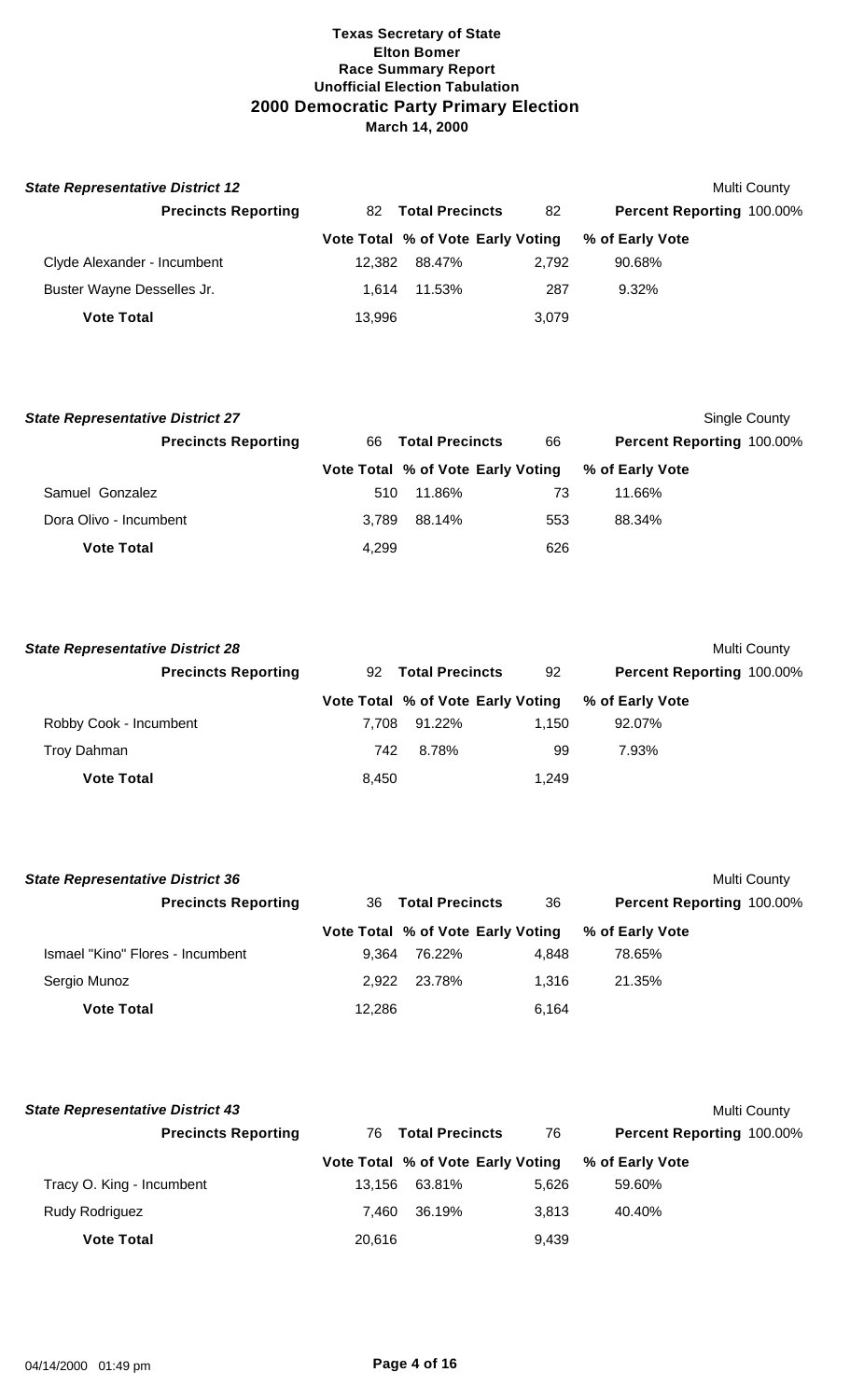| <b>State Representative District 48</b> |                            |       |                                   |       |                 | Single County                    |
|-----------------------------------------|----------------------------|-------|-----------------------------------|-------|-----------------|----------------------------------|
|                                         | <b>Precincts Reporting</b> |       | 45 Total Precincts                | 45    |                 | <b>Percent Reporting 100.00%</b> |
|                                         |                            |       | Vote Total % of Vote Early Voting |       | % of Early Vote |                                  |
| Mandy Dealey                            |                            | 2.024 | 25.49%                            | 652   | 24.89%          |                                  |
| Ann Kitchen                             |                            | 5.917 | 74.51%                            | 1.968 | 75.11%          |                                  |
| <b>Vote Total</b>                       |                            | 7.941 |                                   | 2,620 |                 |                                  |

| <b>State Representative District 50</b> |       |                                   |       | Single County             |
|-----------------------------------------|-------|-----------------------------------|-------|---------------------------|
| <b>Precincts Reporting</b>              | 43.   | <b>Total Precincts</b>            | 43    | Percent Reporting 100.00% |
|                                         |       | Vote Total % of Vote Early Voting |       | % of Early Vote           |
| Dawnna Dukes - Incumbent                | 5.762 | 72.21%                            | 2.340 | 70.97%                    |
| Stella Roland                           | 2.217 | 27.79%                            | 957   | 29.03%                    |
| <b>Vote Total</b>                       | 7,979 |                                   | 3.297 |                           |

| <b>State Representative District 54</b> |       |                                   |     |                           | Multi County |
|-----------------------------------------|-------|-----------------------------------|-----|---------------------------|--------------|
| <b>Precincts Reporting</b>              | 58    | <b>Total Precincts</b>            | 58  | Percent Reporting 100.00% |              |
|                                         |       | Vote Total % of Vote Early Voting |     | % of Early Vote           |              |
| Don Armstrong                           | 2.072 | 58.85%                            | 421 | 56.36%                    |              |
| James McCutcheon                        | 1.449 | 41.15%                            | 326 | 43.64%                    |              |
| <b>Vote Total</b>                       | 3,521 |                                   | 747 |                           |              |

| <b>State Representative District 77</b> |       |                                   |       | Single County             |
|-----------------------------------------|-------|-----------------------------------|-------|---------------------------|
| <b>Precincts Reporting</b>              | 28    | <b>Total Precincts</b>            | 28    | Percent Reporting 100.00% |
|                                         |       | Vote Total % of Vote Early Voting |       | % of Early Vote           |
| Paul C. Moreno - Incumbent              | 3.663 | 76.42%                            | 1.099 | 78.50%                    |
| Homer Reza                              | 1.130 | 23.58%                            | 301   | 21.50%                    |
| <b>Vote Total</b>                       | 4,793 |                                   | 1,400 |                           |

| <b>State Representative District 79</b> |       |                                   |       |                                  | Single County |
|-----------------------------------------|-------|-----------------------------------|-------|----------------------------------|---------------|
| <b>Precincts Reporting</b>              | 36.   | <b>Total Precincts</b>            | 36    | <b>Percent Reporting 100.00%</b> |               |
|                                         |       | Vote Total % of Vote Early Voting |       | % of Early Vote                  |               |
| Oscar R. Diaz                           | 923   | 25.43%                            | 254   | 23.22%                           |               |
| Joe C. Pickett - Incumbent              | 2.707 | 74.57%                            | 840   | 76.78%                           |               |
| <b>Vote Total</b>                       | 3,630 |                                   | 1.094 |                                  |               |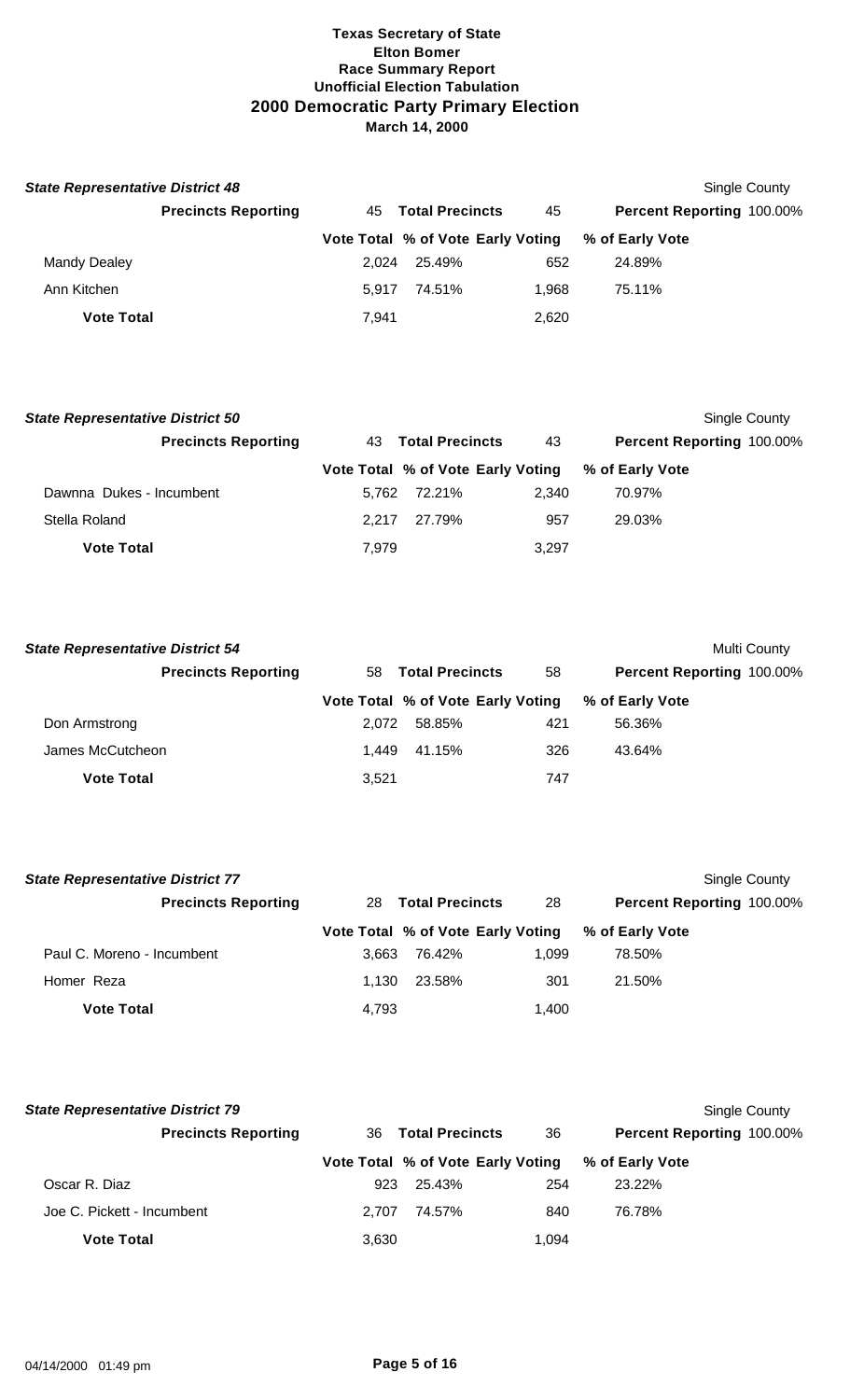| <b>State Representative District 101</b> |                            |       |                                   |     |                                  | Single County |
|------------------------------------------|----------------------------|-------|-----------------------------------|-----|----------------------------------|---------------|
|                                          | <b>Precincts Reporting</b> | 40    | <b>Total Precincts</b>            | 40  | <b>Percent Reporting 100.00%</b> |               |
|                                          |                            |       | Vote Total % of Vote Early Voting |     | % of Early Vote                  |               |
| Graciela Aleman                          |                            | 637   | 37.65%                            | 122 | 35.47%                           |               |
| <b>Bruce Archer</b>                      |                            | 1.055 | 62.35%                            | 222 | 64.53%                           |               |
| <b>Vote Total</b>                        |                            | 1,692 |                                   | 344 |                                  |               |

| <b>State Representative District 104</b> |                            |       |                                   |     |                           | Single County |
|------------------------------------------|----------------------------|-------|-----------------------------------|-----|---------------------------|---------------|
|                                          | <b>Precincts Reporting</b> | 46.   | <b>Total Precincts</b>            | 46  | Percent Reporting 100.00% |               |
|                                          |                            |       | Vote Total % of Vote Early Voting |     | % of Early Vote           |               |
| Diana Flores                             |                            | 1.340 | 39.02%                            | 340 | 34.87%                    |               |
| Domingo Garcia - Incumbent               |                            | 2.094 | 60.98%                            | 635 | 65.13%                    |               |
| <b>Vote Total</b>                        |                            | 3,434 |                                   | 975 |                           |               |

| <b>State Representative District 107</b> |       |                                   |     | Single County             |
|------------------------------------------|-------|-----------------------------------|-----|---------------------------|
| <b>Precincts Reporting</b>               |       | 45 Total Precincts                | 45  | Percent Reporting 100.00% |
|                                          |       | Vote Total % of Vote Early Voting |     | % of Early Vote           |
| Harryette Ehrhardt - Incumbent           | 2.514 | 79.61%                            | 352 | 70.40%                    |
| Elsa G. Tovar                            | 644   | 20.39%                            | 148 | 29.60%                    |
| <b>Vote Total</b>                        | 3,158 |                                   | 500 |                           |

| <b>State Representative District 115</b> |                            |       |                                   |       |                                  | Single County |
|------------------------------------------|----------------------------|-------|-----------------------------------|-------|----------------------------------|---------------|
|                                          | <b>Precincts Reporting</b> |       | 55 Total Precincts                | 55    | <b>Percent Reporting 100.00%</b> |               |
|                                          |                            |       | Vote Total % of Vote Early Voting |       | % of Early Vote                  |               |
| Roberto Vazquez                          |                            | 2.117 | 39.22%                            | 802   | 40.42%                           |               |
| Mike Villarreal                          |                            | 3.281 | 60.78%                            | 1.182 | 59.58%                           |               |
| <b>Vote Total</b>                        |                            | 5,398 |                                   | 1,984 |                                  |               |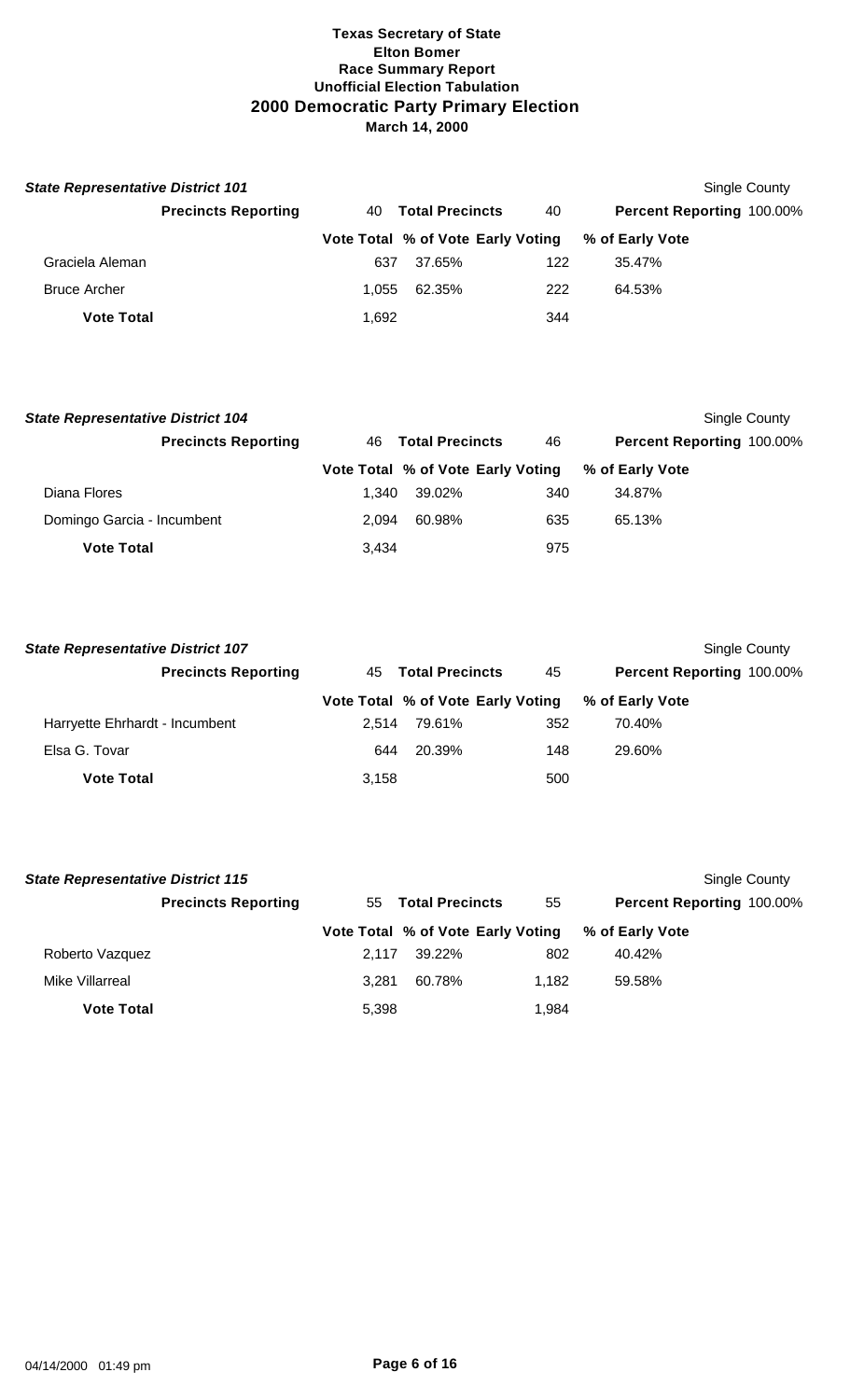| <b>State Representative District 116</b> |       |                                   |       |                           | Single County |
|------------------------------------------|-------|-----------------------------------|-------|---------------------------|---------------|
| <b>Precincts Reporting</b>               | 45    | <b>Total Precincts</b>            | 45    | Percent Reporting 100.00% |               |
|                                          |       | Vote Total % of Vote Early Voting |       | % of Early Vote           |               |
| Leo Alvarado, Jr. - Incumbent            | 2.504 | 41.89%                            | 1.010 | 44.79%                    |               |
| <b>Steve Avery</b>                       | 843   | 14.10%                            | 290   | 12.86%                    |               |
| <b>Trey Martinez Fischer</b>             | 1.842 | 30.81%                            | 673   | 29.84%                    |               |
| Andrew Ramon                             | 789   | 13.20%                            | 282   | 12.51%                    |               |
| <b>Vote Total</b>                        | 5,978 |                                   | 2,255 |                           |               |

| <b>State Representative District 119</b> |       |                                   |       | Single County             |
|------------------------------------------|-------|-----------------------------------|-------|---------------------------|
| <b>Precincts Reporting</b>               | 54    | <b>Total Precincts</b>            | 54    | Percent Reporting 100.00% |
|                                          |       | Vote Total % of Vote Early Voting |       | % of Early Vote           |
| David Arevalo                            | 1.254 | 29.42%                            | 423   | 25.98%                    |
| <b>Robert Puente - Incumbent</b>         | 3.008 | 70.58%                            | 1.205 | 74.02%                    |
| <b>Vote Total</b>                        | 4,262 |                                   | 1,628 |                           |

| <b>State Representative District 124</b> |       |                                   |       | Single County             |
|------------------------------------------|-------|-----------------------------------|-------|---------------------------|
| <b>Precincts Reporting</b>               | 47    | <b>Total Precincts</b>            | 47    | Percent Reporting 100.00% |
|                                          |       | Vote Total % of Vote Early Voting |       | % of Early Vote           |
| Jose Menendez                            | 2.876 | 50.97%                            | 1.131 | 52.24%                    |
| Juan F. Solis III - Incumbent            | 2.767 | 49.03%                            | 1.034 | 47.76%                    |
| <b>Vote Total</b>                        | 5,643 |                                   | 2,165 |                           |

| <b>State Representative District 140</b> |       |                                   |     |                                  | <b>Single County</b> |
|------------------------------------------|-------|-----------------------------------|-----|----------------------------------|----------------------|
| <b>Precincts Reporting</b>               | 41    | <b>Total Precincts</b>            | 41  | <b>Percent Reporting 100.00%</b> |                      |
|                                          |       | Vote Total % of Vote Early Voting |     | % of Early Vote                  |                      |
| Kevin Bailey - Incumbent                 | 1.449 | 65.30%                            | 311 | 76.23%                           |                      |
| Rudy "Butch" Gabriel Vasquez             | 770   | 34.70%                            | 97  | 23.77%                           |                      |
| <b>Vote Total</b>                        | 2.219 |                                   | 408 |                                  |                      |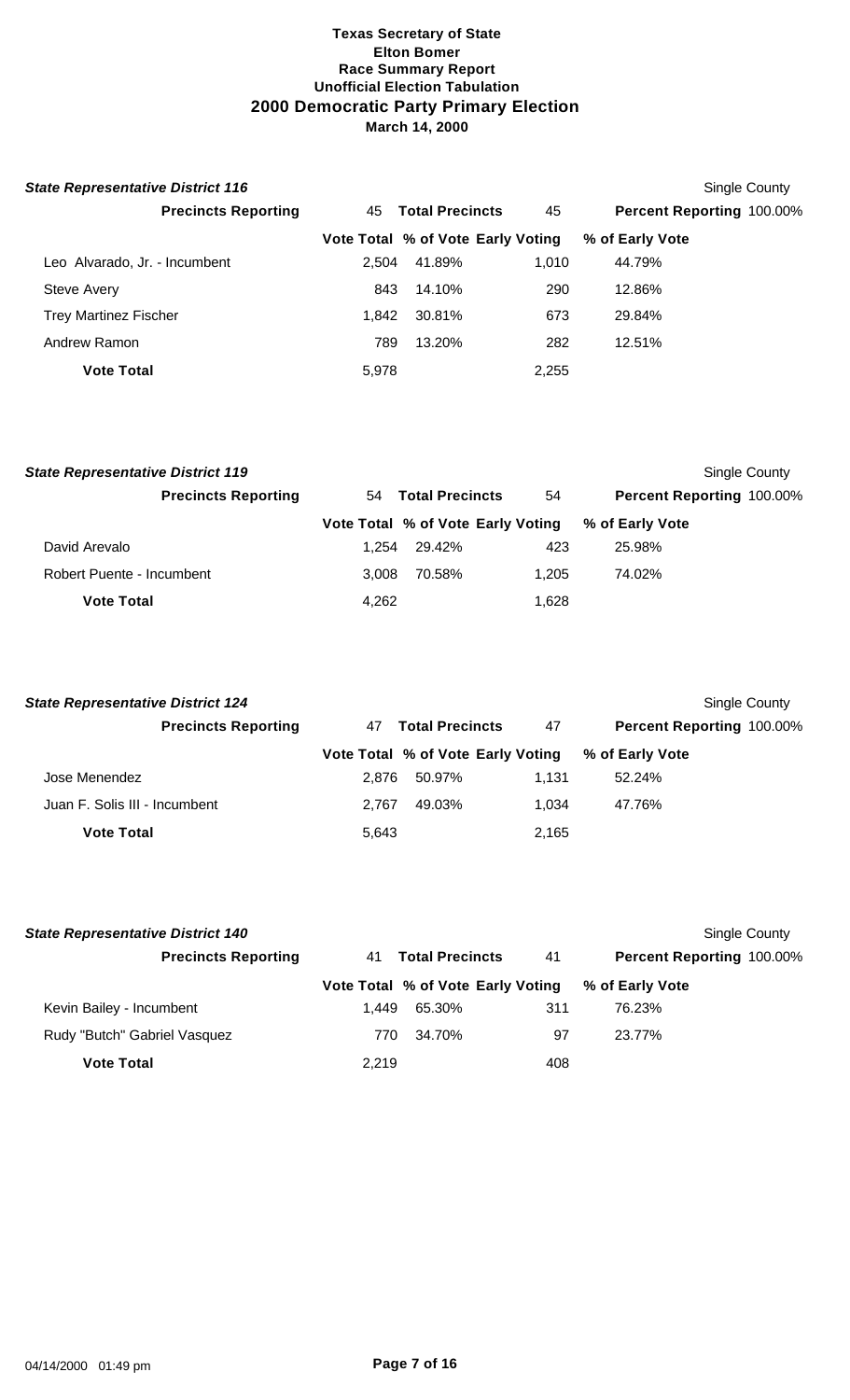| <b>State Representative District 143</b> |       |                                   |     |                           | Single County |
|------------------------------------------|-------|-----------------------------------|-----|---------------------------|---------------|
| <b>Precincts Reporting</b>               | 53.   | <b>Total Precincts</b>            | 53  | Percent Reporting 100.00% |               |
|                                          |       | Vote Total % of Vote Early Voting |     | % of Early Vote           |               |
| Joe E. Moreno - Incumbent                | 1.759 | 62.22%                            | 434 | 65.66%                    |               |
| Dorothy M. Olmos                         | 1.068 | 37.78%                            | 227 | 34.34%                    |               |
| <b>Vote Total</b>                        | 2,827 |                                   | 661 |                           |               |

|                   | <b>Chief Justice, 13th Court of Appeals District</b> |         |                                   |        | Multi County              |
|-------------------|------------------------------------------------------|---------|-----------------------------------|--------|---------------------------|
|                   | <b>Precincts Reporting</b>                           | 621     | <b>Total Precincts</b>            | 621    | Percent Reporting 100.00% |
|                   |                                                      |         | Vote Total % of Vote Early Voting |        | % of Early Vote           |
| J. Manuel Banales |                                                      | 46.604  | 44.76%                            | 17.420 | 40.56%                    |
| Roy Valdez        |                                                      | 57.527  | 55.24%                            | 25.530 | 59.44%                    |
| <b>Vote Total</b> |                                                      | 104,131 |                                   | 42,950 |                           |

| Justice, 13th Court of Appeals District, Place 1 |         |                                   |        | Multi County              |
|--------------------------------------------------|---------|-----------------------------------|--------|---------------------------|
| <b>Precincts Reporting</b>                       | 621     | <b>Total Precincts</b>            | 621    | Percent Reporting 100.00% |
|                                                  |         | Vote Total % of Vote Early Voting |        | % of Early Vote           |
| Barry E. Jones                                   | 29.501  | 29.50%                            | 12.153 | 29.74%                    |
| Nelda Vidaurri Rodriguez - Incumbent             | 70.519  | 70.50%                            | 28.712 | 70.26%                    |
| <b>Vote Total</b>                                | 100.020 |                                   | 40,865 |                           |

| Justice, 13th Court of Appeals District, Place 2 |         |                                   |        | Multi County                     |
|--------------------------------------------------|---------|-----------------------------------|--------|----------------------------------|
| <b>Precincts Reporting</b>                       | 621     | <b>Total Precincts</b>            | 621    | <b>Percent Reporting 100.00%</b> |
|                                                  |         | Vote Total % of Vote Early Voting |        | % of Early Vote                  |
| Federico "Fred" Hinojosa - Incumbent             | 55.750  | 54.36%                            | 23.622 | 55.91%                           |
| Ruben R. Pena                                    | 46.814  | 45.64%                            | 18.629 | 44.09%                           |
| <b>Vote Total</b>                                | 102.564 |                                   | 42,251 |                                  |

|                       | Justice, 13th Court of Appeals District, Place 3 |        |                                   |        |                                  | Multi County |
|-----------------------|--------------------------------------------------|--------|-----------------------------------|--------|----------------------------------|--------------|
|                       | <b>Precincts Reporting</b>                       | 621    | <b>Total Precincts</b>            | 621    | <b>Percent Reporting 100.00%</b> |              |
|                       |                                                  |        | Vote Total % of Vote Early Voting |        | % of Early Vote                  |              |
| Errlinda Castillo     |                                                  | 50.947 | 52.38%                            | 19.573 | 47.79%                           |              |
| <b>Frank Enriquez</b> |                                                  | 46.312 | 47.62%                            | 21.386 | 52.21%                           |              |
| <b>Vote Total</b>     |                                                  | 97.259 |                                   | 40.959 |                                  |              |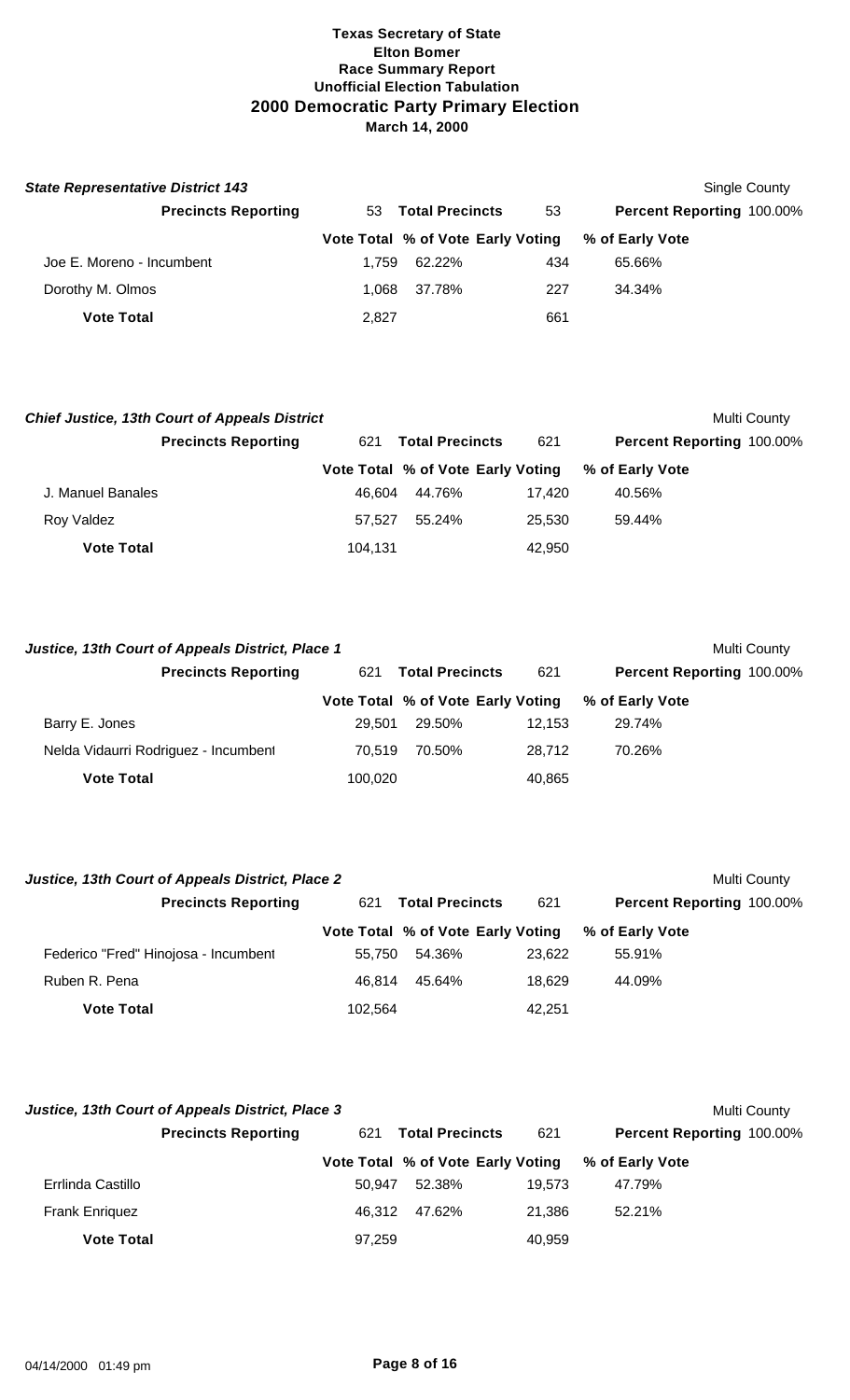| <b>President, Senatorial District 1</b> |        |                                   |        |                 | Multi County                     |
|-----------------------------------------|--------|-----------------------------------|--------|-----------------|----------------------------------|
| <b>Precincts Reporting</b>              | 357    | <b>Total Precincts</b>            | 357    |                 | <b>Percent Reporting 100.00%</b> |
|                                         |        | Vote Total % of Vote Early Voting |        | % of Early Vote | <b>Delegates</b>                 |
| <b>Bill Bradley</b>                     | 12.253 | 23.67%                            | 3,138  | 25.12%          |                                  |
| Al Gore                                 | 36.656 | 70.82%                            | 8.673  | 69.43%          | 4                                |
| Lyndon H. LaRouche, Jr.                 | 2.847  | 5.50%                             | 681    | 5.45%           |                                  |
| <b>Vote Total</b>                       | 51,756 |                                   | 12,492 |                 |                                  |

| <b>President, Senatorial District 2</b> |        |                                   |       |                 | <b>Multi County</b>       |
|-----------------------------------------|--------|-----------------------------------|-------|-----------------|---------------------------|
| <b>Precincts Reporting</b>              | 335    | <b>Total Precincts</b>            | 335   |                 | Percent Reporting 100.00% |
|                                         |        | Vote Total % of Vote Early Voting |       | % of Early Vote | <b>Delegates</b>          |
| <b>Bill Bradley</b>                     | 3.148  | 14.18%                            | 755   | 16.34%          |                           |
| Al Gore                                 | 18.427 | 82.99%                            | 3.769 | 81.58%          | 4                         |
| Lyndon H. LaRouche, Jr.                 | 629    | 2.83%                             | 96    | 2.08%           |                           |
| <b>Vote Total</b>                       | 22.204 |                                   | 4.620 |                 |                           |

| <b>President, Senatorial District 3</b> |        |                                   |        |                 | Multi County              |
|-----------------------------------------|--------|-----------------------------------|--------|-----------------|---------------------------|
| <b>Precincts Reporting</b>              | 364    | <b>Total Precincts</b>            | 364    |                 | Percent Reporting 100.00% |
|                                         |        | Vote Total % of Vote Early Voting |        | % of Early Vote | <b>Delegates</b>          |
| <b>Bill Bradley</b>                     | 13.953 | 24.80%                            | 4.344  | 29.11%          |                           |
| Al Gore                                 | 39.190 | 69.65%                            | 9.945  | 66.63%          | 4                         |
| Lyndon H. LaRouche, Jr.                 | 3.126  | 5.56%                             | 636    | 4.26%           |                           |
| <b>Vote Total</b>                       | 56,269 |                                   | 14,925 |                 |                           |

| <b>President, Senatorial District 4</b> |                            |        |                                   |        |                 | Multi County                     |
|-----------------------------------------|----------------------------|--------|-----------------------------------|--------|-----------------|----------------------------------|
|                                         | <b>Precincts Reporting</b> | 233    | <b>Total Precincts</b>            | 233    |                 | <b>Percent Reporting 100.00%</b> |
|                                         |                            |        | Vote Total % of Vote Early Voting |        | % of Early Vote | <b>Delegates</b>                 |
| <b>Bill Bradley</b>                     |                            | 6.348  | 19.10%                            | 2.509  | 19.36%          |                                  |
| Al Gore                                 |                            | 25.697 | 77.34%                            | 10.112 | 78.01%          | 4                                |
| Lyndon H. LaRouche, Jr.                 |                            | 1.182  | 3.56%                             | 341    | 2.63%           |                                  |
| <b>Vote Total</b>                       |                            | 33.227 |                                   | 12,962 |                 |                                  |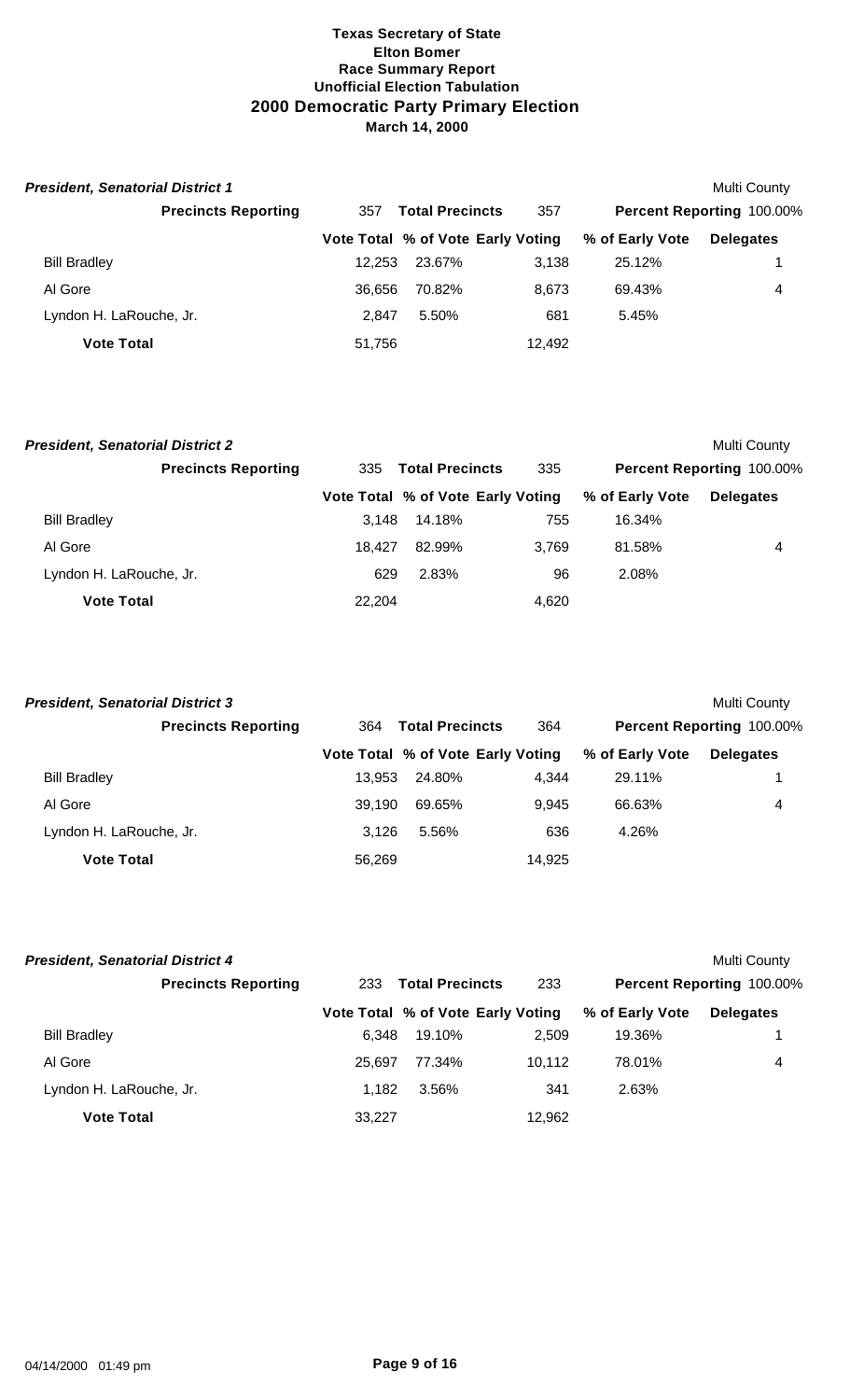| <b>President, Senatorial District 5</b> |        |                                   |        |                 | Multi County                     |
|-----------------------------------------|--------|-----------------------------------|--------|-----------------|----------------------------------|
| <b>Precincts Reporting</b>              | 429    | <b>Total Precincts</b>            | 429    |                 | <b>Percent Reporting 100.00%</b> |
|                                         |        | Vote Total % of Vote Early Voting |        | % of Early Vote | <b>Delegates</b>                 |
| <b>Bill Bradley</b>                     | 9.470  | 22.84%                            | 2.783  | 26.53%          |                                  |
| Al Gore                                 | 30.070 | 72.52%                            | 7.328  | 69.86%          | 3                                |
| Lyndon H. LaRouche, Jr.                 | 1.923  | 4.64%                             | 378    | 3.60%           |                                  |
| <b>Vote Total</b>                       | 41,463 |                                   | 10,489 |                 |                                  |

| <b>President, Senatorial District 6</b> |       |                                   |       |                 | Single County             |
|-----------------------------------------|-------|-----------------------------------|-------|-----------------|---------------------------|
| <b>Precincts Reporting</b>              | 198   | <b>Total Precincts</b>            | 198   |                 | Percent Reporting 100.00% |
|                                         |       | Vote Total % of Vote Early Voting |       | % of Early Vote | <b>Delegates</b>          |
| <b>Bill Bradley</b>                     | 563   | 5.82%                             | 103   | 6.41%           |                           |
| Al Gore                                 | 8.946 | 92.50%                            | 1,483 | 92.23%          | 3                         |
| Lyndon H. LaRouche, Jr.                 | 162   | 1.68%                             | 22    | 1.37%           |                           |
| <b>Vote Total</b>                       | 9,671 |                                   | 1.608 |                 |                           |

| <b>President, Senatorial District 7</b> |       |                                   |     |                 | Single County             |
|-----------------------------------------|-------|-----------------------------------|-----|-----------------|---------------------------|
| <b>Precincts Reporting</b>              | 166   | <b>Total Precincts</b>            | 166 |                 | Percent Reporting 100.00% |
|                                         |       | Vote Total % of Vote Early Voting |     | % of Early Vote | <b>Delegates</b>          |
| <b>Bill Bradley</b>                     | 473   | 9.52%                             | 124 | 14.74%          |                           |
| Al Gore                                 | 4.460 | 89.77%                            | 712 | 84.66%          | 3                         |
| Lyndon H. LaRouche, Jr.                 | 35    | 0.70%                             | 5   | 0.59%           |                           |
| <b>Vote Total</b>                       | 4,968 |                                   | 841 |                 |                           |

| <b>President, Senatorial District 8</b> |       |                                   |       |                 | Multi County                     |
|-----------------------------------------|-------|-----------------------------------|-------|-----------------|----------------------------------|
| <b>Precincts Reporting</b>              | 246   | <b>Total Precincts</b>            | 246   |                 | <b>Percent Reporting 100.00%</b> |
|                                         |       | Vote Total % of Vote Early Voting |       | % of Early Vote | <b>Delegates</b>                 |
| <b>Bill Bradley</b>                     | 912   | 11.23%                            | 321   | 16.89%          |                                  |
| Al Gore                                 | 7.141 | 87.95%                            | 1.570 | 82.59%          | 3                                |
| Lyndon H. LaRouche, Jr.                 | 66    | 0.81%                             | 10    | 0.53%           |                                  |
| <b>Vote Total</b>                       | 8,119 |                                   | 1.901 |                 |                                  |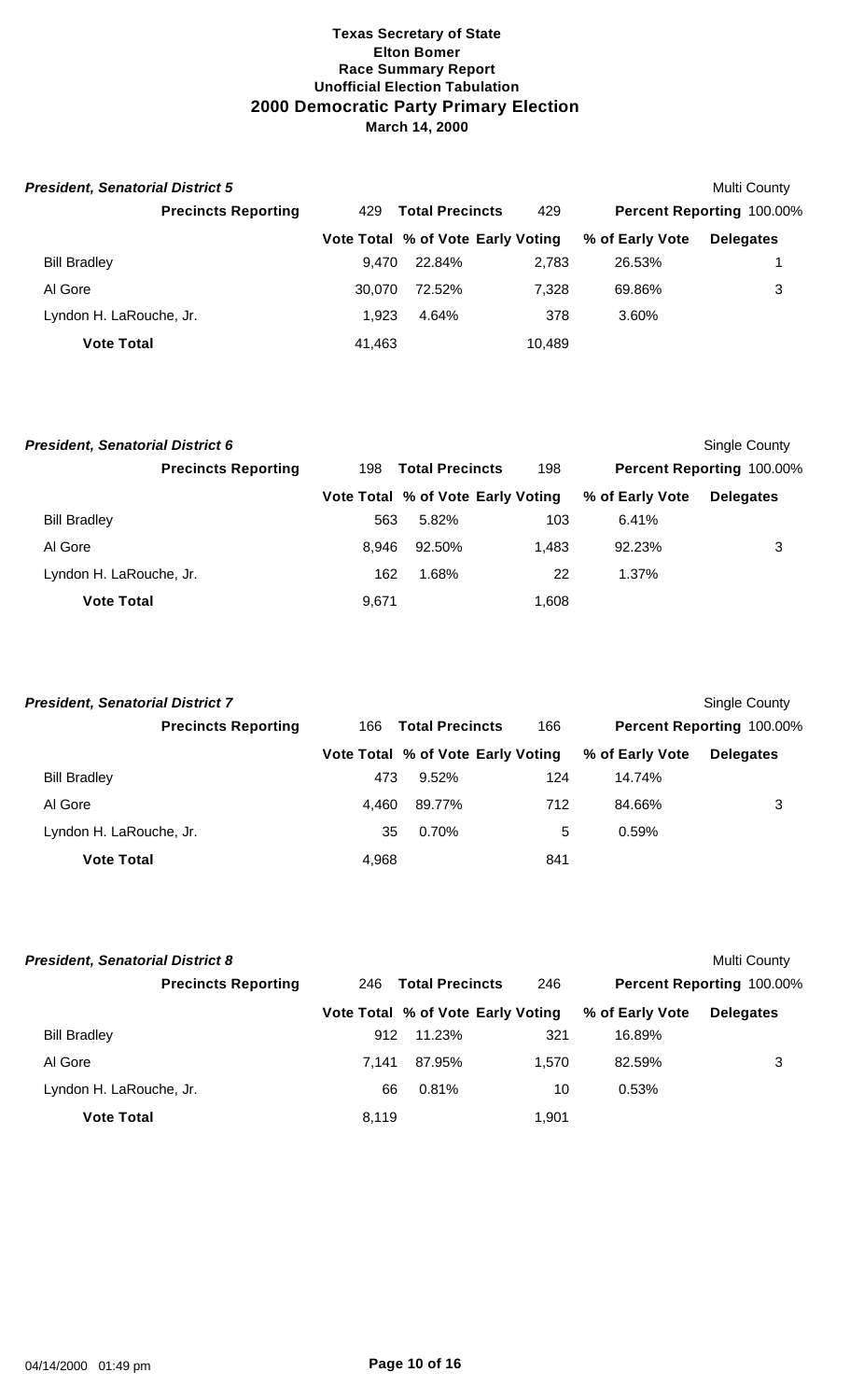| <b>President, Senatorial District 9</b> |       |                                   |       |                 | Multi County                     |
|-----------------------------------------|-------|-----------------------------------|-------|-----------------|----------------------------------|
| <b>Precincts Reporting</b>              | 269   | <b>Total Precincts</b>            | 269   |                 | <b>Percent Reporting 100.00%</b> |
|                                         |       | Vote Total % of Vote Early Voting |       | % of Early Vote | <b>Delegates</b>                 |
| <b>Bill Bradley</b>                     | 904   | 9.86%                             | 161   | 12.73%          |                                  |
| Al Gore                                 | 8.194 | 89.34%                            | 1.097 | 86.72%          | 3                                |
| Lyndon H. LaRouche, Jr.                 | 74    | $0.81\%$                          |       | 0.55%           |                                  |
| <b>Vote Total</b>                       | 9,172 |                                   | 1,265 |                 |                                  |

| <b>President, Senatorial District 10</b> |       |                                   |     |                 | <b>Multi County</b>       |
|------------------------------------------|-------|-----------------------------------|-----|-----------------|---------------------------|
| <b>Precincts Reporting</b>               | 224   | <b>Total Precincts</b>            | 224 |                 | Percent Reporting 100.00% |
|                                          |       | Vote Total % of Vote Early Voting |     | % of Early Vote | <b>Delegates</b>          |
| <b>Bill Bradley</b>                      | 895   | 10.39%                            | 26  | 13.27%          |                           |
| Al Gore                                  | 7.628 | 88.54%                            | 170 | 86.73%          | 4                         |
| Lyndon H. LaRouche, Jr.                  | 92    | 1.07%                             | 0   | $0.00\%$        |                           |
| <b>Vote Total</b>                        | 8,615 |                                   | 196 |                 |                           |

| <b>President, Senatorial District 11</b> |        |                                   |       |                 | Multi County              |
|------------------------------------------|--------|-----------------------------------|-------|-----------------|---------------------------|
| <b>Precincts Reporting</b>               | 183    | <b>Total Precincts</b>            | 183   |                 | Percent Reporting 100.00% |
|                                          |        | Vote Total % of Vote Early Voting |       | % of Early Vote | <b>Delegates</b>          |
| <b>Bill Bradley</b>                      | 2.164  | 11.90%                            | 873   | 14.97%          |                           |
| Al Gore                                  | 15.607 | 85.80%                            | 4.835 | 82.90%          | 4                         |
| Lyndon H. LaRouche, Jr.                  | 418    | 2.30%                             | 124   | 2.13%           |                           |
| <b>Vote Total</b>                        | 18,189 |                                   | 5,832 |                 |                           |

| <b>President, Senatorial District 12</b> |        |                                   |     |                 | Multi County              |
|------------------------------------------|--------|-----------------------------------|-----|-----------------|---------------------------|
| <b>Precincts Reporting</b>               | 251    | <b>Total Precincts</b>            | 251 |                 | Percent Reporting 100.00% |
|                                          |        | Vote Total % of Vote Early Voting |     | % of Early Vote | <b>Delegates</b>          |
| <b>Bill Bradley</b>                      | 1.191  | 7.02%                             | 0   | $0.00\%$        |                           |
| Al Gore                                  | 15.663 | 92.27%                            | 0   | $0.00\%$        | 5                         |
| Lyndon H. LaRouche, Jr.                  | 122    | 0.72%                             | 0   | $0.00\%$        |                           |
| <b>Vote Total</b>                        | 16,976 |                                   | 0   |                 |                           |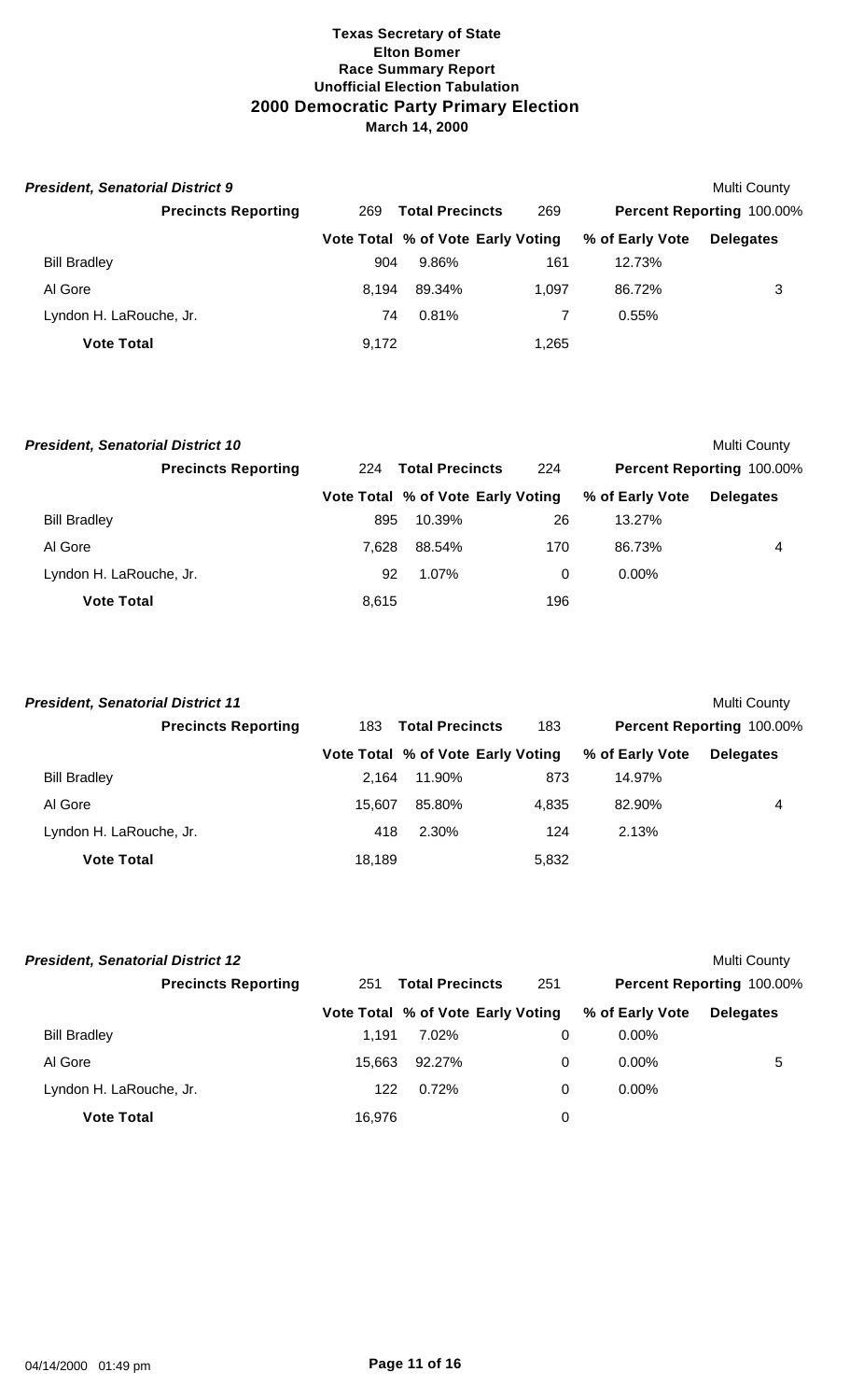| <b>President, Senatorial District 13</b> |        |                                   |       |                 | Multi County              |
|------------------------------------------|--------|-----------------------------------|-------|-----------------|---------------------------|
| <b>Precincts Reporting</b>               | 208    | <b>Total Precincts</b>            | 208   |                 | Percent Reporting 100.00% |
|                                          |        | Vote Total % of Vote Early Voting |       | % of Early Vote | <b>Delegates</b>          |
| <b>Bill Bradley</b>                      | 936    | 4.77%                             | 206   | 6.21%           |                           |
| Al Gore                                  | 18.502 | 94.37%                            | 3.089 | 93.10%          |                           |
| Lyndon H. LaRouche, Jr.                  | 167    | 0.85%                             | 23    | 0.69%           |                           |
| <b>Vote Total</b>                        | 19,605 |                                   | 3,318 |                 |                           |

| <b>President, Senatorial District 14</b> |     |                                   |        |                 |                           | Multi County |
|------------------------------------------|-----|-----------------------------------|--------|-----------------|---------------------------|--------------|
| <b>Precincts Reporting</b>               | 221 | <b>Total Precincts</b>            | 221    |                 | Percent Reporting 100.00% |              |
|                                          |     | Vote Total % of Vote Early Voting |        | % of Early Vote | <b>Delegates</b>          |              |
| <b>Bill Bradley</b>                      |     | 5.750                             | 17.32% | 2.423           | 19.94%                    |              |
| Al Gore                                  |     | 27.103                            | 81.62% | 9.594           | 78.97%                    | 6            |
| Lyndon H. LaRouche, Jr.                  |     | 354                               | 1.07%  | 132             | 1.09%                     |              |
| <b>Vote Total</b>                        |     | 33,207                            |        | 12.149          |                           |              |

| <b>President, Senatorial District 15</b> |        |                                   |       |                 | Single County             |
|------------------------------------------|--------|-----------------------------------|-------|-----------------|---------------------------|
| <b>Precincts Reporting</b>               | 183    | <b>Total Precincts</b>            | 183   |                 | Percent Reporting 100.00% |
|                                          |        | Vote Total % of Vote Early Voting |       | % of Early Vote | <b>Delegates</b>          |
| <b>Bill Bradley</b>                      | 663    | 5.65%                             | 161   | 8.14%           |                           |
| Al Gore                                  | 10.904 | 92.98%                            | 1.797 | 90.80%          | 4                         |
| Lyndon H. LaRouche, Jr.                  | 160    | 1.36%                             | 21    | 1.06%           |                           |
| <b>Vote Total</b>                        | 11.727 |                                   | 1.979 |                 |                           |

| <b>President, Senatorial District 16</b> |        |                                   |       |                 | Single County                    |
|------------------------------------------|--------|-----------------------------------|-------|-----------------|----------------------------------|
| <b>Precincts Reporting</b>               | 199    | <b>Total Precincts</b>            | 199   |                 | <b>Percent Reporting 100.00%</b> |
|                                          |        | Vote Total % of Vote Early Voting |       | % of Early Vote | <b>Delegates</b>                 |
| <b>Bill Bradley</b>                      | 872    | 8.59%                             | 214   | 11.54%          |                                  |
| Al Gore                                  | 9.209  | 90.68%                            | 1.628 | 87.81%          | 3                                |
| Lyndon H. LaRouche, Jr.                  | 75     | 0.74%                             | 12    | 0.65%           |                                  |
| <b>Vote Total</b>                        | 10,156 |                                   | 1,854 |                 |                                  |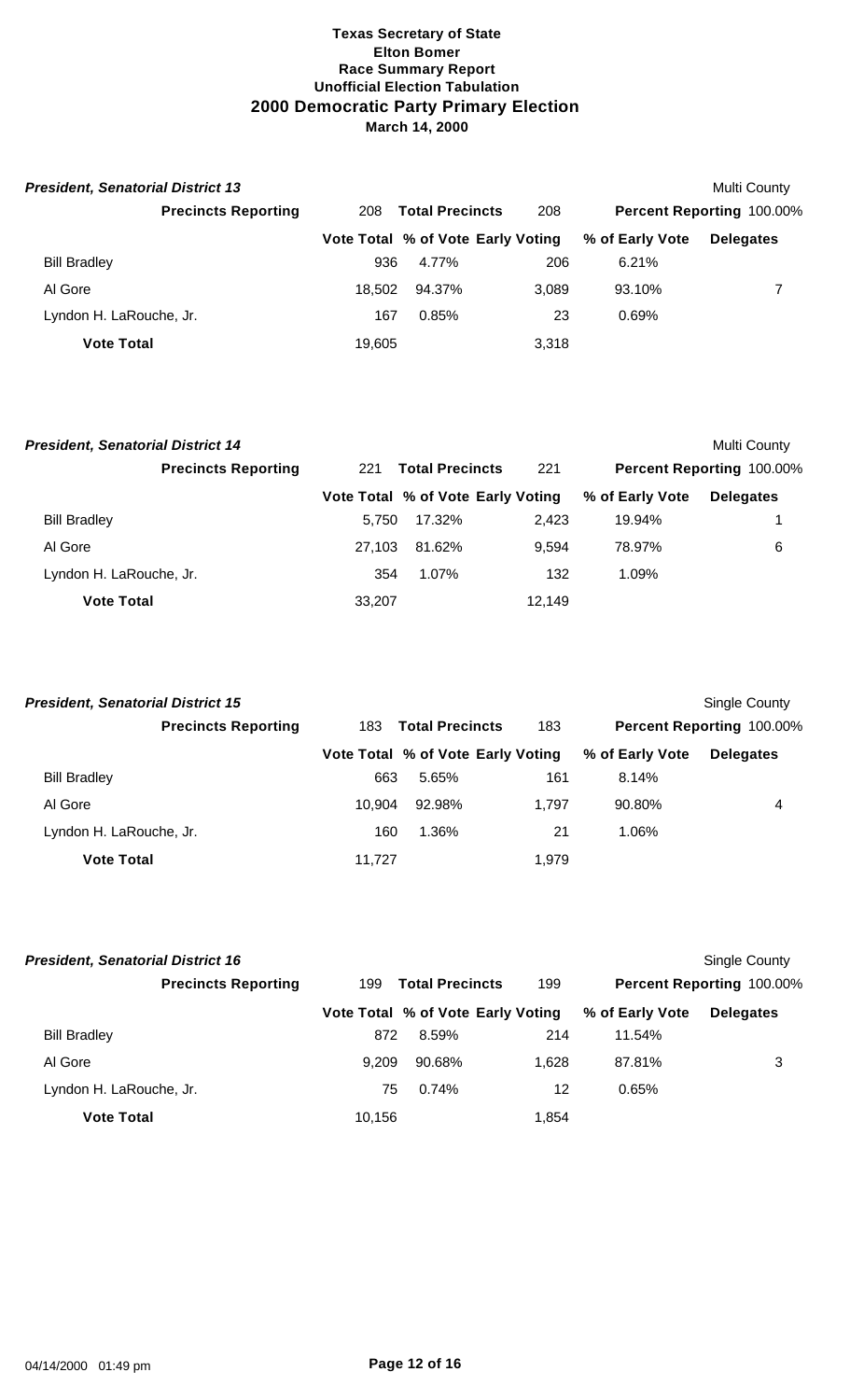| <b>President, Senatorial District 17</b> |       |                                   |       |                 | Multi County                     |
|------------------------------------------|-------|-----------------------------------|-------|-----------------|----------------------------------|
| <b>Precincts Reporting</b>               | 208   | <b>Total Precincts</b>            | 208   |                 | <b>Percent Reporting 100.00%</b> |
|                                          |       | Vote Total % of Vote Early Voting |       | % of Early Vote | <b>Delegates</b>                 |
| <b>Bill Bradley</b>                      | 728   | $9.29\%$                          | 249   | 12.79%          |                                  |
| Al Gore                                  | 7.018 | 89.55%                            | 1.671 | 85.82%          | 4                                |
| Lyndon H. LaRouche, Jr.                  | 91    | 1.16%                             | 27    | 1.39%           |                                  |
| <b>Vote Total</b>                        | 7,837 |                                   | 1,947 |                 |                                  |

| <b>President, Senatorial District 18</b> |        |                                   |       |                 | Multi County              |
|------------------------------------------|--------|-----------------------------------|-------|-----------------|---------------------------|
| <b>Precincts Reporting</b>               | 405    | <b>Total Precincts</b>            | 405   |                 | Percent Reporting 100.00% |
|                                          |        | Vote Total % of Vote Early Voting |       | % of Early Vote | <b>Delegates</b>          |
| <b>Bill Bradley</b>                      | 7.278  | 21.95%                            | 1.804 | 24.59%          |                           |
| Al Gore                                  | 24.543 | 74.03%                            | 5.259 | 71.69%          | 3                         |
| Lyndon H. LaRouche, Jr.                  | 1.332  | 4.02%                             | 273   | 3.72%           |                           |
| <b>Vote Total</b>                        | 33,153 |                                   | 7,336 |                 |                           |

| <b>President, Senatorial District 19</b> |        |                                   |        |                 | Multi County              |
|------------------------------------------|--------|-----------------------------------|--------|-----------------|---------------------------|
| <b>Precincts Reporting</b>               | 270    | <b>Total Precincts</b>            | 270    |                 | Percent Reporting 100.00% |
|                                          |        | Vote Total % of Vote Early Voting |        | % of Early Vote | <b>Delegates</b>          |
| <b>Bill Bradley</b>                      | 5.071  | 15.79%                            | 2.711  | 17.79%          |                           |
| Al Gore                                  | 25.789 | 80.29%                            | 11.954 | 78.44%          | 3                         |
| Lyndon H. LaRouche, Jr.                  | 1.259  | 3.92%                             | 575    | 3.77%           |                           |
| <b>Vote Total</b>                        | 32.119 |                                   | 15,240 |                 |                           |

| <b>President, Senatorial District 20</b> |        |                                   |        |                 | Multi County                     |
|------------------------------------------|--------|-----------------------------------|--------|-----------------|----------------------------------|
| <b>Precincts Reporting</b>               | 271    | <b>Total Precincts</b>            | 271    |                 | <b>Percent Reporting 100.00%</b> |
|                                          |        | Vote Total % of Vote Early Voting |        | % of Early Vote | <b>Delegates</b>                 |
| <b>Bill Bradley</b>                      | 7.261  | 14.27%                            | 3.308  | 14.72%          |                                  |
| Al Gore                                  | 41.802 | 82.16%                            | 18.514 | 82.36%          | 5                                |
| Lyndon H. LaRouche, Jr.                  | 1.817  | 3.57%                             | 656    | 2.92%           |                                  |
| <b>Vote Total</b>                        | 50,880 |                                   | 22,478 |                 |                                  |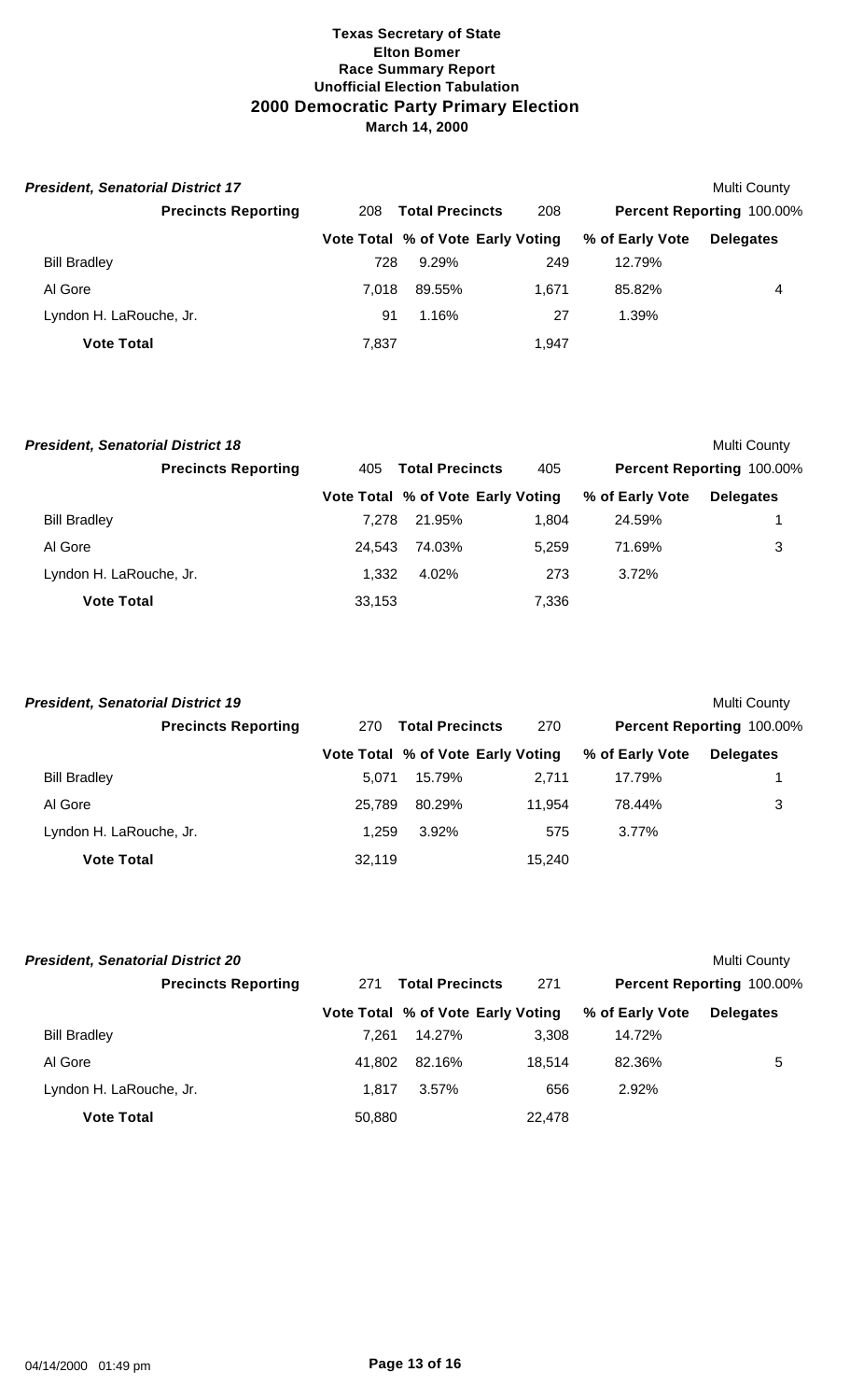| <b>President, Senatorial District 21</b> |        |                                   |        |                           | Multi County     |  |
|------------------------------------------|--------|-----------------------------------|--------|---------------------------|------------------|--|
| <b>Precincts Reporting</b>               | 332    | <b>Total Precincts</b><br>332     |        | Percent Reporting 100.00% |                  |  |
|                                          |        | Vote Total % of Vote Early Voting |        | % of Early Vote           | <b>Delegates</b> |  |
| <b>Bill Bradley</b>                      | 8.574  | 13.22%                            | 4.211  | 13.62%                    |                  |  |
| Al Gore                                  | 53.793 | 82.97%                            | 25,635 | 82.89%                    | 4                |  |
| Lyndon H. LaRouche, Jr.                  | 2.466  | 3.80%                             | 1.081  | 3.50%                     |                  |  |
| <b>Vote Total</b>                        | 64,833 |                                   | 30,927 |                           |                  |  |

| <b>President, Senatorial District 22</b> |        |                                   |       |                 | Multi County              |
|------------------------------------------|--------|-----------------------------------|-------|-----------------|---------------------------|
| <b>Precincts Reporting</b>               | 351    | <b>Total Precincts</b>            | 351   |                 | Percent Reporting 100.00% |
|                                          |        | Vote Total % of Vote Early Voting |       | % of Early Vote | <b>Delegates</b>          |
| <b>Bill Bradley</b>                      | 5.458  | 19.54%                            | 1,231 | 22.63%          |                           |
| Al Gore                                  | 21.346 | 76.42%                            | 4.021 | 73.93%          | 3                         |
| Lyndon H. LaRouche, Jr.                  | 1.128  | 4.04%                             | 187   | $3.44\%$        |                           |
| <b>Vote Total</b>                        | 27,932 |                                   | 5,439 |                 |                           |

| <b>President, Senatorial District 23</b> |        |                                   |       |                 | Single County             |
|------------------------------------------|--------|-----------------------------------|-------|-----------------|---------------------------|
| <b>Precincts Reporting</b>               | 241    | <b>Total Precincts</b>            | 241   |                 | Percent Reporting 100.00% |
|                                          |        | Vote Total % of Vote Early Voting |       | % of Early Vote | <b>Delegates</b>          |
| <b>Bill Bradley</b>                      | 977    | 4.19%                             | 296   | 6.21%           |                           |
| Al Gore                                  | 22.106 | 94.81%                            | 4,425 | 92.83%          | 5                         |
| Lyndon H. LaRouche, Jr.                  | 234    | 1.00%                             | 46    | 0.96%           |                           |
| <b>Vote Total</b>                        | 23,317 |                                   | 4,767 |                 |                           |

| <b>President, Senatorial District 24</b> |                               |                                   |       |                           | Multi County     |  |
|------------------------------------------|-------------------------------|-----------------------------------|-------|---------------------------|------------------|--|
| <b>Precincts Reporting</b>               | <b>Total Precincts</b><br>286 |                                   | 286   | Percent Reporting 100.00% |                  |  |
|                                          |                               | Vote Total % of Vote Early Voting |       | % of Early Vote           | <b>Delegates</b> |  |
| <b>Bill Bradley</b>                      | 5.248                         | 23.84%                            | 1.613 | 26.52%                    |                  |  |
| Al Gore                                  | 15.675                        | 71.20%                            | 4.223 | 69.42%                    | 2                |  |
| Lyndon H. LaRouche, Jr.                  | 1.092                         | 4.96%                             | 247   | 4.06%                     |                  |  |
| <b>Vote Total</b>                        | 22.015                        |                                   | 6,083 |                           |                  |  |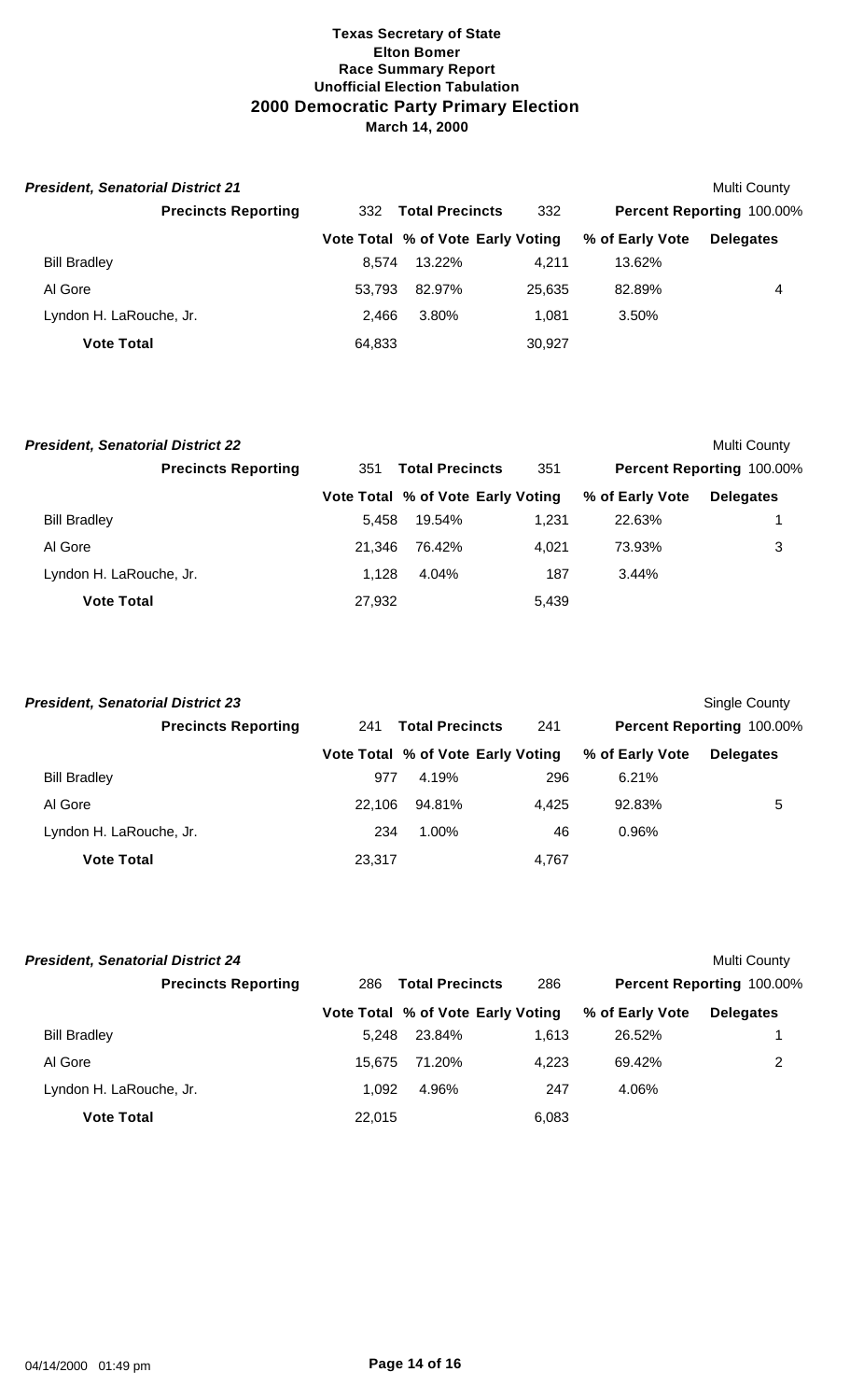| <b>President, Senatorial District 25</b> |        |                                   |       |                 | Multi County              |
|------------------------------------------|--------|-----------------------------------|-------|-----------------|---------------------------|
| <b>Precincts Reporting</b>               | 417    | <b>Total Precincts</b>            | 417   |                 | Percent Reporting 100.00% |
|                                          |        | Vote Total % of Vote Early Voting |       | % of Early Vote | <b>Delegates</b>          |
| <b>Bill Bradley</b>                      | 2.499  | 15.43%                            | 1.050 | 18.71%          |                           |
| Al Gore                                  | 13.410 | 82.79%                            | 4.499 | 80.18%          | 3                         |
| Lyndon H. LaRouche, Jr.                  | 289    | 1.78%                             | 62    | 1.10%           |                           |
| <b>Vote Total</b>                        | 16,198 |                                   | 5,611 |                 |                           |

| <b>President, Senatorial District 26</b> |                            |        |                                   |        |                 | Multi County              |
|------------------------------------------|----------------------------|--------|-----------------------------------|--------|-----------------|---------------------------|
|                                          | <b>Precincts Reporting</b> | 241    | <b>Total Precincts</b>            | 241    |                 | Percent Reporting 100.00% |
|                                          |                            |        | Vote Total % of Vote Early Voting |        | % of Early Vote | <b>Delegates</b>          |
| <b>Bill Bradley</b>                      |                            | 2.237  | 9.25%                             | 2.087  | 10.84%          |                           |
| Al Gore                                  |                            | 21.541 | 89.04%                            | 16.875 | 87.64%          | 4                         |
| Lyndon H. LaRouche, Jr.                  |                            | 415    | 1.72%                             | 292    | 1.52%           |                           |
| <b>Vote Total</b>                        |                            | 24,193 |                                   | 19.254 |                 |                           |

| <b>President, Senatorial District 27</b> |        |                                   |        |                           | Multi County     |
|------------------------------------------|--------|-----------------------------------|--------|---------------------------|------------------|
| <b>Precincts Reporting</b>               | 141    | <b>Total Precincts</b>            |        | Percent Reporting 100.00% |                  |
|                                          |        | Vote Total % of Vote Early Voting |        | % of Early Vote           | <b>Delegates</b> |
| <b>Bill Bradley</b>                      | 5.853  | 12.18%                            | 2.919  | 13.33%                    |                  |
| Al Gore                                  | 40.127 | 83.48%                            | 18.309 | 83.63%                    | 4                |
| Lyndon H. LaRouche, Jr.                  | 2.085  | 4.34%                             | 666    | 3.04%                     |                  |
| <b>Vote Total</b>                        | 48,065 |                                   | 21,894 |                           |                  |

| <b>President, Senatorial District 28</b> |        |                                   |       |                 | Multi County                     |
|------------------------------------------|--------|-----------------------------------|-------|-----------------|----------------------------------|
| <b>Precincts Reporting</b>               | 356    | <b>Total Precincts</b>            | 356   |                 | <b>Percent Reporting 100.00%</b> |
|                                          |        | Vote Total % of Vote Early Voting |       | % of Early Vote | <b>Delegates</b>                 |
| <b>Bill Bradley</b>                      | 5.801  | 23.72%                            | 2.423 | 25.31%          |                                  |
| Al Gore                                  | 17.380 | 71.07%                            | 6.728 | 70.29%          | 2                                |
| Lyndon H. LaRouche, Jr.                  | 1.273  | 5.21%                             | 421   | 4.40%           |                                  |
| <b>Vote Total</b>                        | 24.454 |                                   | 9.572 |                 |                                  |